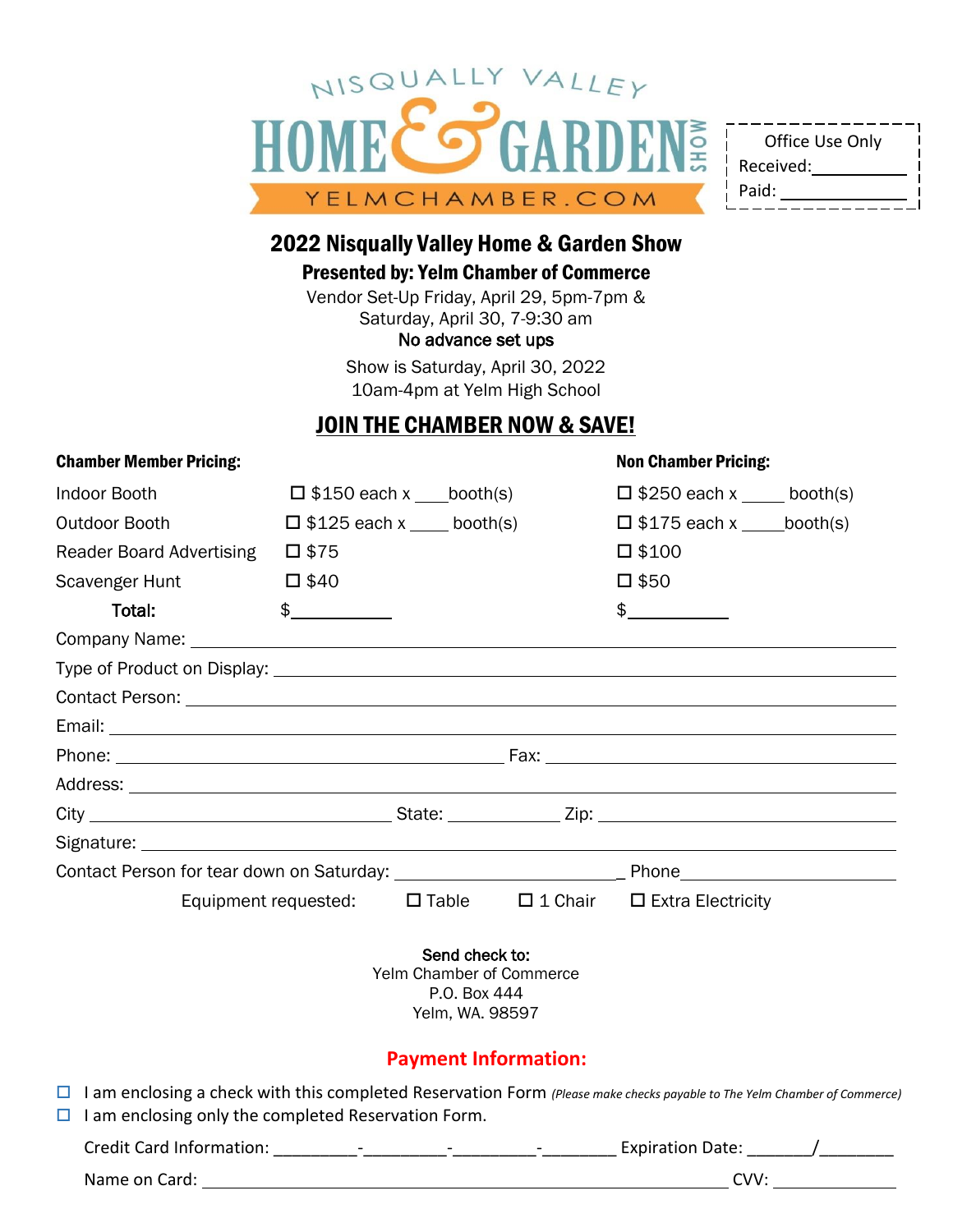### Program Advertisement:

Official Show Program Advertisements-Contact the Nisqually Valley News advertising department for package details (360) 960-1500. Wide show and pre-show circulation/coverage. 10% Chamber of Commerce Member discount.

Booth Details: Indoor Booths: 8 'x 10' space which includes curtains, skirted 6' table and one chair. 20 amp electricity available if needed. Outdoor Booths: 16' x 20' space. Vendor must provide own tent and equipment, as well as electricity.

## Advertising Details:

Electronic Reader Board: Advertisement includes company logo and booth number. Reader board is located at the corner of Yelm Highway and Killion Road, ½ mile from show location. Your advertisement runs in a 24 hour cycle from April 9<sup>th</sup> through the close of the show. Your company logo will need to be emailed to [info@yelmchamber.com](mailto:info@yelmchamber.com) in jpeg format by April 1.

Scavenger Hunt: Customers at the show will be given a card which will have the logo of vendors. Vendors will be asked to initial or mark their square when the card is presented to them. This increases foot traffic to your booth! At the end of the show, cards are turned in and one is drawn randomly to win a raffle prize. Your company logo will need to be emailed to [info@yelmchamber.com](mailto:info@yelmchamber.com) in jpeg format by April 10.

### The following is for Advertising purposes:

| Company Facebook handle, (example @Yelmchamber): _______________________________ |  |  |
|----------------------------------------------------------------------------------|--|--|
|                                                                                  |  |  |
|                                                                                  |  |  |
|                                                                                  |  |  |
|                                                                                  |  |  |
|                                                                                  |  |  |
|                                                                                  |  |  |
|                                                                                  |  |  |
|                                                                                  |  |  |
|                                                                                  |  |  |
|                                                                                  |  |  |

You may be contacted by a reporter for participation in the official show program.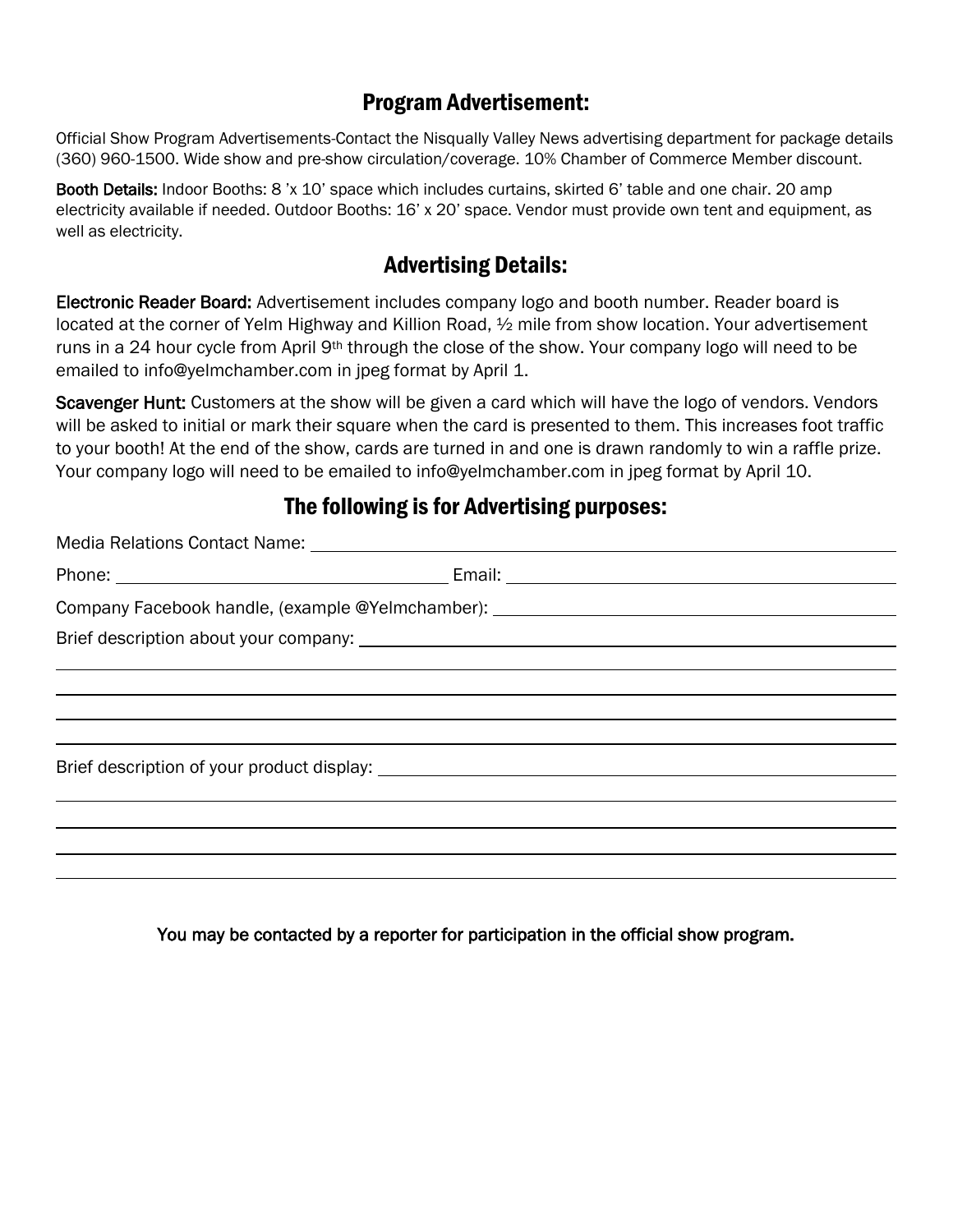#### PART "A"- Release and Waiver of Liability and Indemnity Agreement

All applicants must execute the following waiver and forward it to Yelm Chamber of Commerce. Consideration of being permitted to enter for any purpose any activity work area etc., or being permitted to complete, officiate, observe, work for, or for any purpose participate in any way in the event, EACH OF THE UNDERSIGNED, for himself, his personal representatives, assigns, heirs, and next of kin, acknowledges, agrees and represents that he has, or will immediately upon entering any of such restricted areas, and will continuously thereafter, inspect such restricted area or areas and his participation, if any, in the event constitutes and acknowledgement that he has inspected such restricted area and has reviewed the conditions, requirements and location of the event, and that he finds and accepts the same as being safe and reasonably suited for the purpose of his use, and he further agrees and warrants that if, at any time, he is in or about restricted areas or location of the event and he feels anything to be unsafe, he will immediately advise the officials of such and will leave the area(s) and/or will withdraw from the event. The undersigned, for sufficient consideration.

- 1. HEREBY RELEASES, WAIVES, DISCHARGES AND CONVENANTS NOT TO SUE Nisqually Valley Home and Garden Show, the Yelm Chamber of Commerce, *Nisqually Valley News*, Yelm Community School District No. 2, the State of Washington, Thurston County, and the Cities of Yelm, Rainier and Roy, businesses/agencies, officers, and employees, all for the purposes herein referred to as "releases", from all liability to the undersigned, his personal representatives, assigns, heirs and next of kin for any and all damages, and any claim or demands therefore on account of injury to the person or property or resulting in death of the undersigned, whether caused by the negligence of the releases or otherwise while the undersigned is in or upon the restricted area, and/or, competing, officiating in, observing, or working for, or for any purpose participating in the event.
- 2. HEREBY AGREES TO INDEMNIFY AND SAVE AND HOLD HARMLESS the releases and each of them from any loss, liability, damage, or cost they may incur due to the presence of the undersigned in or upon the restricted area or in any way competing, officiating, observing, or working for or for any purpose participating in the event and whether caused by the negligence of the releases or otherwise.
- 3. HEREBY ASSUMES FULL RESPONSIBILITY FOR AND RISK OF BODILY INJURY, DEATH OR PROPERTY DAMAGE due to the negligence of releases or otherwise while in or upon the restricted area and/or while competing, officiating, observing or working for or any purpose participating in the event.
- 4. HEREBY EXPRESSLY ACKNOWLEDGES and agree that the activities at the event and in the restricted area(s) may be dangerous and involve the risk of serious injury and/or death and/or property damage. THE UNDERSIGNED further expressly agrees that the foregoing release, waiver, and indemnity agreement is intended to be as broad and inclusive as is permitted by the laws of the State in which the event is conducted and that if any portion hereof is held invalid, it is agreed that the balance shall, notwithstanding, continue in full legal force and effect.

THE UNDERSIGNED HAS/HAVE READ AND VOLUNTARILY SIGNS THIS RELEASE AND WAIVER OF LIABILITY AND INDEMNITY AGREEMENT, and further agreed that no oral representations, statements or inducements apart from the foregoing written agreement are relied upon. This waiver, release and indemnification agreement specifically embraces each and every event, or activity mentioned herein, and has the same effect as if executed after each and every activity or event in which the undersigned participates is that the parties herein intended to be released and indemnified shall be fully and effectively released and indemnified as to each and every event described herein.

|                                                                                                                                                                                                                                |                                                                                                                           |  |  | 20 |  |  |
|--------------------------------------------------------------------------------------------------------------------------------------------------------------------------------------------------------------------------------|---------------------------------------------------------------------------------------------------------------------------|--|--|----|--|--|
| APPLICANT: New York State State State State State State State State State State State State State State State State State State State State State State State State State State State State State State State State State Stat |                                                                                                                           |  |  |    |  |  |
|                                                                                                                                                                                                                                | AUTHORIZED SIGNATURE: THE RESERVED OF TITLE TITLE                                                                         |  |  |    |  |  |
|                                                                                                                                                                                                                                |                                                                                                                           |  |  |    |  |  |
|                                                                                                                                                                                                                                |                                                                                                                           |  |  |    |  |  |
| <b>YELM</b> CHAMBER<br>of <i>Commerce</i>                                                                                                                                                                                      | <b>SEND FORM TO:</b><br><b>Yelm Chamber of Commerce</b><br>P.O. Box 444<br>Yelm, WA. 98597<br>Email: info@yelmchamber.com |  |  |    |  |  |